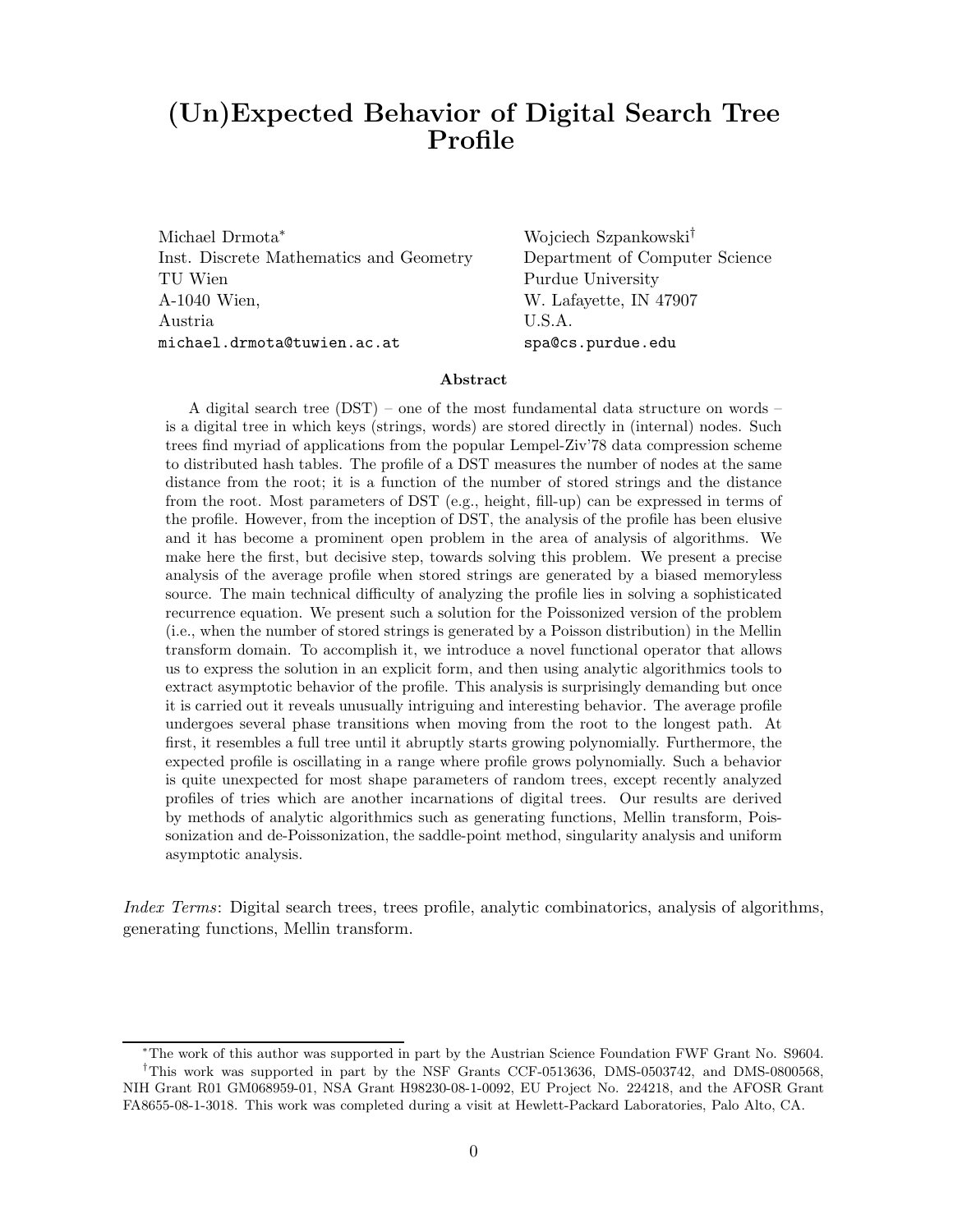## 1 Introduction

Digital trees are fundamental data structures on words  $[6, 15, 17]$ . Among them tries and digital search trees stand out due to a myriad of applications ranging from data compression to distributed hash tables [9, 17]. In a digital search trees, the subject of this paper, strings are directly stored in nodes. More precisely, the root contains the first string, and the next string occupies the right or the left child of the root depending on whether its first symbol is "0" or "1". The remaining strings are stored in available nodes which are directly attached to nodes already existing in the tree. The search for an available node follows the prefix structure of a new string [15]. In this paper, we are concerned with probabilistic properties of the profile defined as the sequence of numbers each counting the number of nodes with the same distance from the root. Throughout the paper, we write  $X_{n,k}$  for the number of nodes at level k when n strings are stored (cf. Figure 1). We study the profile built over  $n$  binary strings generated by a memoryless source, that is, we assume each string is a binary i.i.d. sequence with p being the probability of a "1"  $(0 < p < 1)$ ; we also use  $q := 1 - p > p$ . This simple model may seem too idealized for practical purposes, however, the typical behaviors under such a model often hold under more general models such as Markovian or dynamical sources, although the technicalities are usually more involved.



Figure 1: A digital search tree built on eight strings  $s_1, \ldots, s_8$  (i.e.,  $s_1 = 0 \ldots$ ,  $s_2 = 1 \ldots, s_3 = 01 \ldots, s_4 = 11 \ldots,$  etc.) and its profile.

The motivation of studying the profiles is multifold. First, digital search trees are used in various applications ranging from data compression (e.g., Lempel-Ziv'78 data compression scheme<sup>∗</sup> [4]), to telecommunication (e.g., conflict resolution algorithms [17]), to partial matching of multidimensional data [15], to distributed hash tables [9]. Second, the profile is a fine shape measure closely connected to many other cost measures, as discussed in some depth below. Third, not only the analytic problems are mathematically challenging, but the diverse new phenomena they exhibit are highly interesting and unusual. Fourth, our findings imply several new results on other shape parameters.

As we mentioned above, almost all DST param-

eters can be expressed in terms of the profile  $X_{n,k}$ : (i) height: the length of the longest path from the root becomes  $H_n = \max\{j : X_{n,j} > 0\};$  (ii) fill-up (or saturation) level: the largest full level, or  $F_n = \max\{j : X_{n,j} = 2^j\}$ ; (iii) depth: the distance from the root to a randomly selected node; its distribution is given by the expected profile divided by  $n$ ,  $[8]$ ; (iv) total path length: the sum of distances between nodes and the root, or equivalently,  $L_n = \sum_j j X_{n,j}$ .

The major difference between most previous study and the current paper is that we are dealing with asymptotics of a bivariate recurrence, in contrast to univariate recurrences addressed in the literature. The main novel mathematical result concerns an explicit and asymptotic solution of the following recurrence, never studied in the past,

$$
x_{n+1,k+1} = \sum_{0 \le j \le n} \binom{n}{j} p^j (1-p)^{n-j} (x_{j,k-1} + x_{n-j,k-1})
$$

<sup>&</sup>lt;sup>\*</sup>In particular,  $X_{n,k}$  represents the number of phrases of length k in the Lempel-Ziv'78 built over n phrases.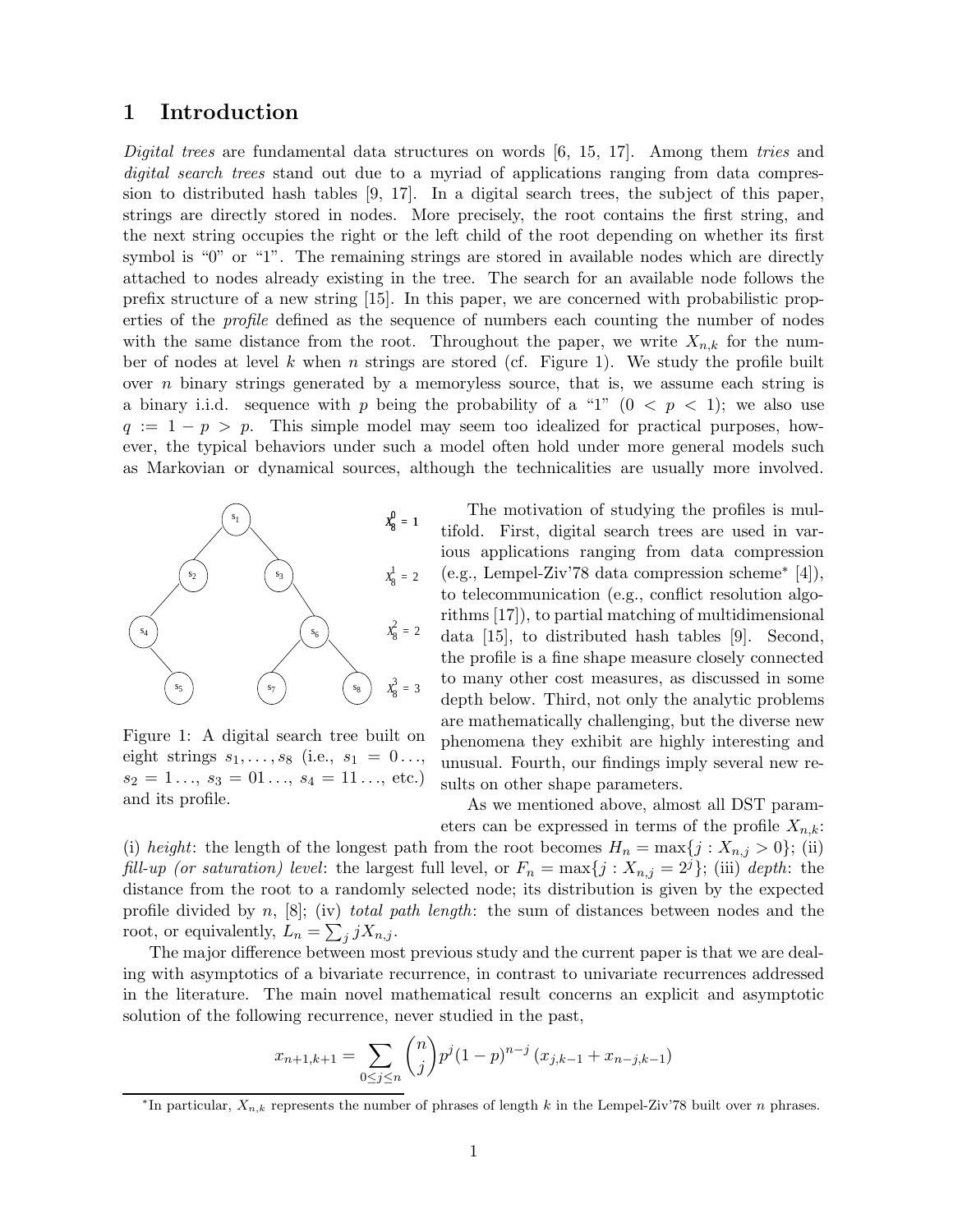with suitable initial conditions. The Poisson generating function  $\Delta_k(z) := e^{-z} \sum_n x_{n,k} z^n/n!$ , satisfies the following functional equation

$$
\Delta'_{k+1}(z) + \Delta_{k+1}(z) = \Delta_k(pz) + \Delta_k(qz),
$$

with a suitable  $\Delta_0(z)$ . This equation is still not ready for analytical handling, therefore, one applies first the Mellin transform, and some additional transformations leading to the following functional-recurrence equation

$$
F_{k+1}(s) - F_{k+1}(s-1) = (p^{-s} + q^{-s})F_k(s)
$$

for complex s. We are able to obtain an explicit solution of this complicated equation by introducing a proper functional operator. Next we find the inverse of the Mellin transform which leads to infinite number of saddle points, a rather unexpected situation (cf. also  $(12)$ ). The final step is to invert asymptotics of the Poisson function  $\Delta_k(z)$  through the so called analytic depoissonization to recover asymptotically  $x_{n,k}$ . The reader is referred to [3, 17] for a detailed discussion of the above mentioned tools that belong to analytic algorithmics.

Digital trees have been intensively studied for the last thirty years [6, 17], but not the profile. The closest related quantity is the typical depth  $D_n$  that measures the path length from the root to a randomly selected node; it is equal to ratio of the average profile to the number of nodes. Unfortunately, all estimations of the depth [6, 7, 8, 16, 14] deal only with the typical depth around most likely value, namely  $k = 1/h \log n + O(1)$  where  $h = -p \log p - q \log q$  is the entropy rate. External and internal profiles of tries have been studied by Park et. al [10, 11, 12], while the profile of the digital search trees for unbiased source (i.e.,  $p = q = 1/2$ ) has been recently obtained in  $\overline{5}$  (cf. Section 6.3 of Knuth  $\overline{6}$ ) for preliminary studies). The profile of digital search trees for a biased memoryless sources was left untouched for the last thirty years, and seems to be the most challenging problem in this area.

In this paper, we analyze precisely the expected profile of the biased digital search tress for  $k \leq (\log \frac{1}{q})^{-1} \log n$  and reveal unusually intriguing and interesting behavior. The average profile undergoes several phase transitions when moving from the root to the longest path. At first it resembles a full tree until it abruptly starts growing polynomially. Furthermore, the expected profile is oscillating in a range where profile grows polynomially. These oscillations are due to infinite number of saddle points. Knowing the expected profile for all values of depth  $k$ , we easily obtain (known and unknown) results for the typical depth and width. For example, we shall show an unusual Local Limit Theorem for the typical depth. Furthermore, our results are in accordance with known results on height, and fill up level. In particular, our result shows that (biased) digital search trees behave almost the same as (biased) tries.

The paper is organized as follows. In the next section we present our main results. Then we describe a streamlined analysis with details delayed till the last two sections.

#### 2 Main Results

Let  $X_{n,k}$  denote the (random) number of nodes at level k in a digital search tree, when n strings are generated by a memoryless source with parameters  $p < q = 1 - p$ . It is easy to see that the probability generating function  $\mathbb{E} u^{X_{n,k}}$  satisfies the following recurrence relation

$$
\mathbb{E} u^{X_{n+1,k+1}} = \sum_{\ell=0}^{n} \binom{n}{\ell} p^{\ell} q^{n-\ell} \mathbb{E} u^{X_{n,\ell}} \mathbb{E} u^{X_{n,n-\ell}},\tag{1}
$$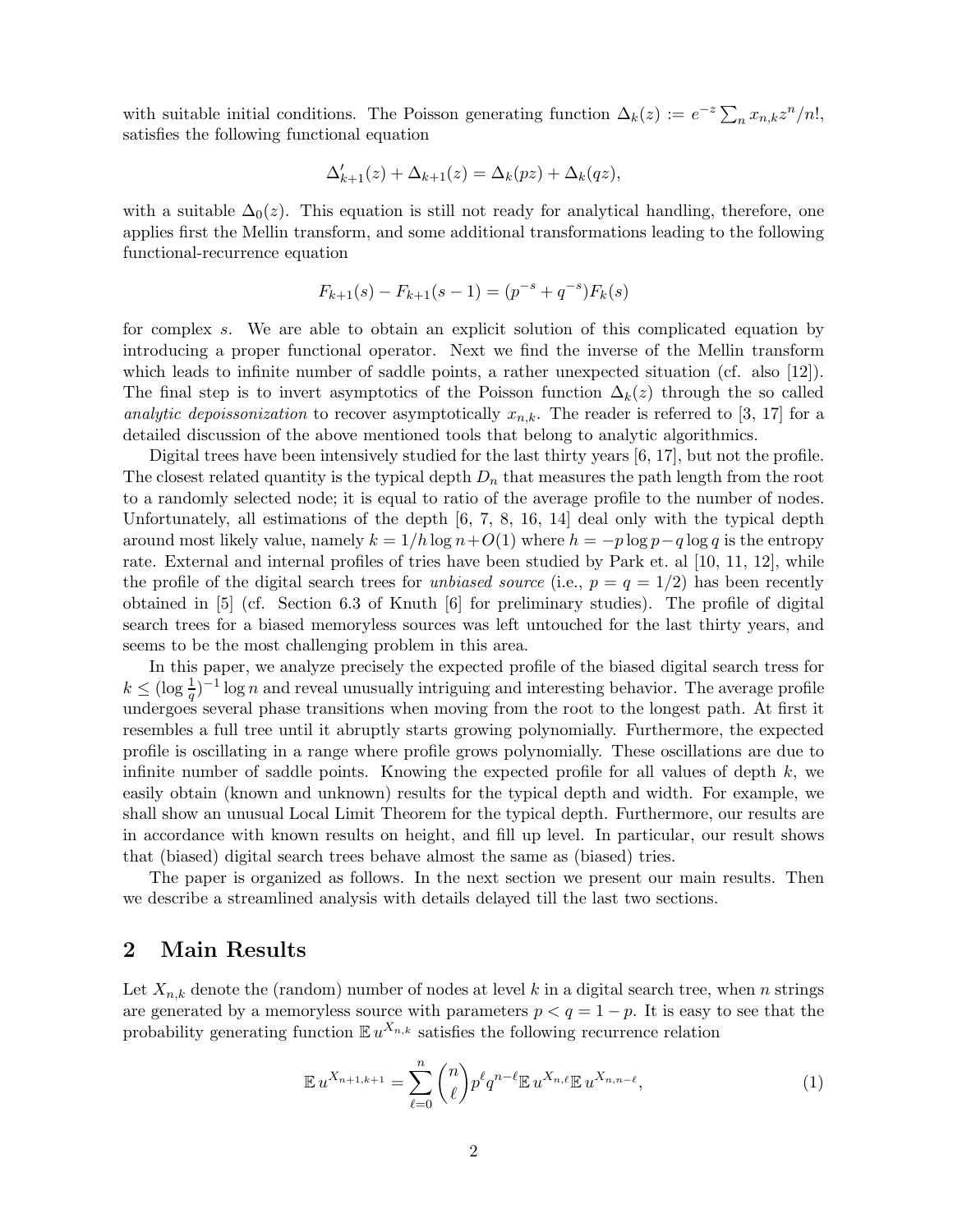while the corresponding exponential generating function

$$
G_k(z, u) = \sum_{n \ge 0} \mathbb{E} u^{X_{n,k}} \frac{z^n}{n!}
$$

satisfies the following functional recurrence

$$
\frac{\partial}{\partial z}G_{k+1}(z,u) = G_k(pz,u)G_k(qz,u)
$$
\n(2)

with initial conditions  $G_0(z, u) = 1 + u(e^z - 1)$  and  $G_k(0, u) = 1$ . We are interested in the expected profile  $\mu_{n,k} = \mathbb{E} X_{n,k}$ . By taking derivatives with respect to u and setting  $u = 1$  we obtain for the exponential generating function

$$
E_k(z) = \sum_{n \ge 0} \mu_{n,k} \, \frac{z^n}{n!} = \sum_{n \ge 0} \mathbb{E} \, X_{n,k} \, \frac{z^n}{n!}.
$$

the following functional recurrence

$$
E'_{k+1}(z) = e^{qz} E_k(pz) + e^{pz} E_k(qz)
$$
\n(3)

with initial condition  $E_0(z) = e^z - 1$  and  $E_k(0) = 0$ .

It is known that this kind of recurrence is rather difficult to solve. In what follows we present a method to solve equations of that kind based on a three step procedure. We first apply the Poisson transform, then the Mellin transform and finally another power series representation. Each of these steps has to be properly inverted with help of analytic techniques; we will describe the road map of this procedure in the next section.

In order to state our main result we need the following notations. For a real number  $\alpha$  with  $(\log \frac{1}{p})^{-1} < \alpha < (\log \frac{1}{q})^{-1}$ , let  $\rho = \rho(\alpha)$  be defined by the equation

$$
\alpha = \frac{p^{-\rho} + q^{-\rho}}{p^{-\rho} \log \frac{1}{p} + q^{-\rho} \log \frac{1}{q}}.
$$

Furthermore, we set

$$
\beta(\rho) = \frac{p^{-\rho}q^{-\rho}\log(p/q)^2}{(p^{-\rho} + q^{-\rho})^2}, \qquad \alpha_0 = \frac{2}{\log\frac{1}{p} + \log\frac{1}{q}}.
$$

In this paper, we prove the following main findings.

**Theorem 1.** Let  $\mathbb{E} X_{n,k}$  denote the expected profile in (asymmetric) digital search trees with underlying probabilities  $0 < p < q = 1 - p$ . Let k and n be positive integers such that  $k/\log n$ satisfies  $(\log \frac{1}{p})^{-1} < k / \log n < (\log \frac{1}{q})^{-1}$ . Then:

(i) If  $\frac{1}{\log \frac{1}{p}} + \varepsilon \leq \frac{k}{\log n} \leq \alpha_0 - \varepsilon$  (for some  $\varepsilon > 0$ ), then we have uniformly

$$
\mathbb{E} X_{n,k} = 2^k - G\left(\rho_{n,k}, \log_{p/q} p^k n\right) \frac{(p^{-\rho_{n,k}} + q^{-\rho_{n,k}})^k n^{-\rho_{n,k}}}{\sqrt{2\pi \beta(\rho_{n,k})k}} \left(1 + O\left(\frac{1}{\log n}\right)\right),
$$

where  $G(\rho, x)$  is a non-zero periodic function with period 1 and small amplitude (cf. Figure 2).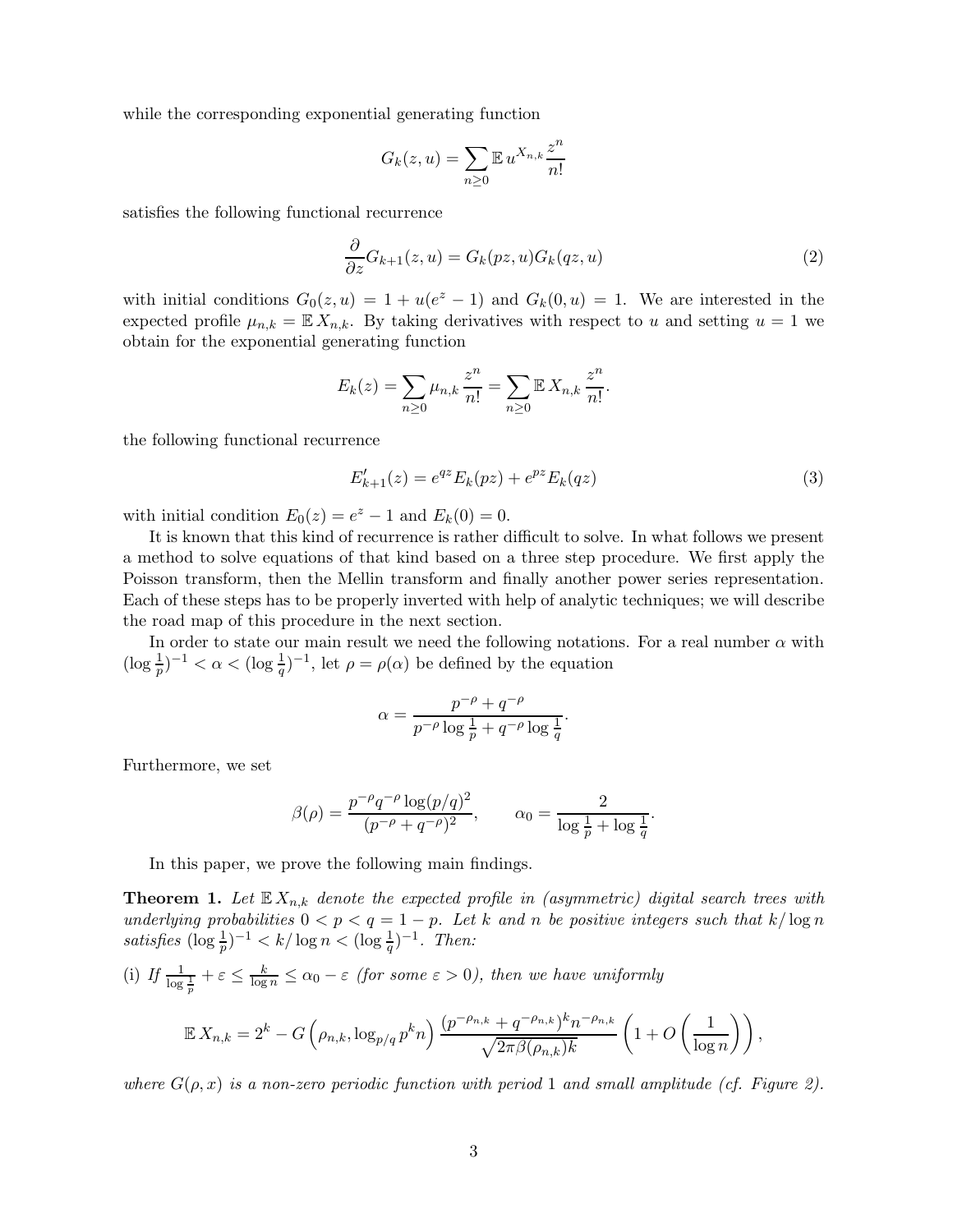(ii) If 
$$
k = \alpha_0 \left( \log n + \xi \sqrt{\alpha_0 \beta(0) \log n} \right)
$$
, where  $\xi = o((\log n)^{\frac{1}{6}})$ , then  
\n
$$
\mathbb{E} X_{n,k} = 2^k \Phi(-\xi) \left( 1 + O\left(\frac{1 + |\xi|^3}{\sqrt{\log n}}\right) \right),
$$

where  $\Phi(x)$  denotes the normal distribution function.

(iii) If  $\alpha_0 + \varepsilon \le \frac{k}{\log n} \le \frac{1}{\log \frac{1}{q}} - \varepsilon$  (for some  $\varepsilon > 0$ ), then uniformly

$$
\mathbb{E} X_{n,k} = G\left(\rho_{n,k}, \log_{p/q} p^k n\right) \frac{(p^{-\rho_{n,k}} + q^{-\rho_{n,k}})^k n^{-\rho_{n,k}}}{\sqrt{2\pi \beta(\rho_{n,k})k}} \left(1 + O\left(\frac{1}{\log n}\right)\right)
$$

with  $G(\rho, x)$  as above in (i).

Note that if we set  $\alpha = k/\log n$  then we can rewrite  $(p^{-\rho} + q^{-\rho})^k n^{-\rho} = n^{\alpha \log (p^{-\rho} + q^{-\rho}) - \rho}$ . Thus, the behavior of  $\mathbb{E} X_{n,k}$  is governed by a power of n depending on the ratio  $\alpha = k/\log n$ : Up to level  $k = \alpha_0 \log n$ , the digital search tree is almost full (i.e., has almost  $2^k$  nodes) with some fluctuation contributing to the second order term. A phase transition occurs around  $\alpha = \alpha_0 + \alpha_1$  $O(1/\sqrt{\log})$ , and for  $\alpha > \alpha_0$  the profile grows polynomially oscillating around  $n^{\alpha \log(p-\rho)}-p$ .



Figure 2: The fluctuating part of the periodic function  $G_1(-1; x)$  for  $p = 0.55, 0.65, \ldots, 0.95$ and for x in the unit interval; its amplitude tends to zero when  $p \rightarrow 0.5^+$ .

More interestingly, the average profile allows us to deriving several new and old results in a uniform manner. Let us start with the typical depth  $D_n$  which is given by  $P(D_n = k) = \mu_{n,k}/n$ . Using Theorem 1(ii) around  $k = 1/h \log n + cx\sqrt{\log n}$  we obtain the following surprising variant of the Local Limit Theorem for the depth.

For  $k = (1/h) \log n + x \sqrt{c \log n}$  we have

$$
P(D_n = k) = G_1\left(-1; \log_{p/q} p^k n\right) \frac{e^{-x^2/2}}{\sqrt{2\pi c \log n}} \left(1 + O\left(\frac{1+|x|^3}{\sqrt{\log n}}\right)\right),
$$

where

$$
c = \frac{\beta(-1)}{h} = \frac{pq \log(p/q)^2}{p \log \frac{1}{p} + q \log \frac{1}{q}}.
$$

As a further corollary to the above finding we observe that the width  $W_n$  (defined as  $\max_k X_{n,k}$ ) satisfies

$$
\mathbb{E} W_n \ge \max_k \mathbb{E} X_{n,k} = \Omega \left( \frac{n}{\log n} \right).
$$

In order to obtain a corresponding upper bound (one expects that the order of magnitude of the lower bound is the correct one) we would need some information on the second moment  $\mathbb{E} X_{n,k}^2$ , compare with [2].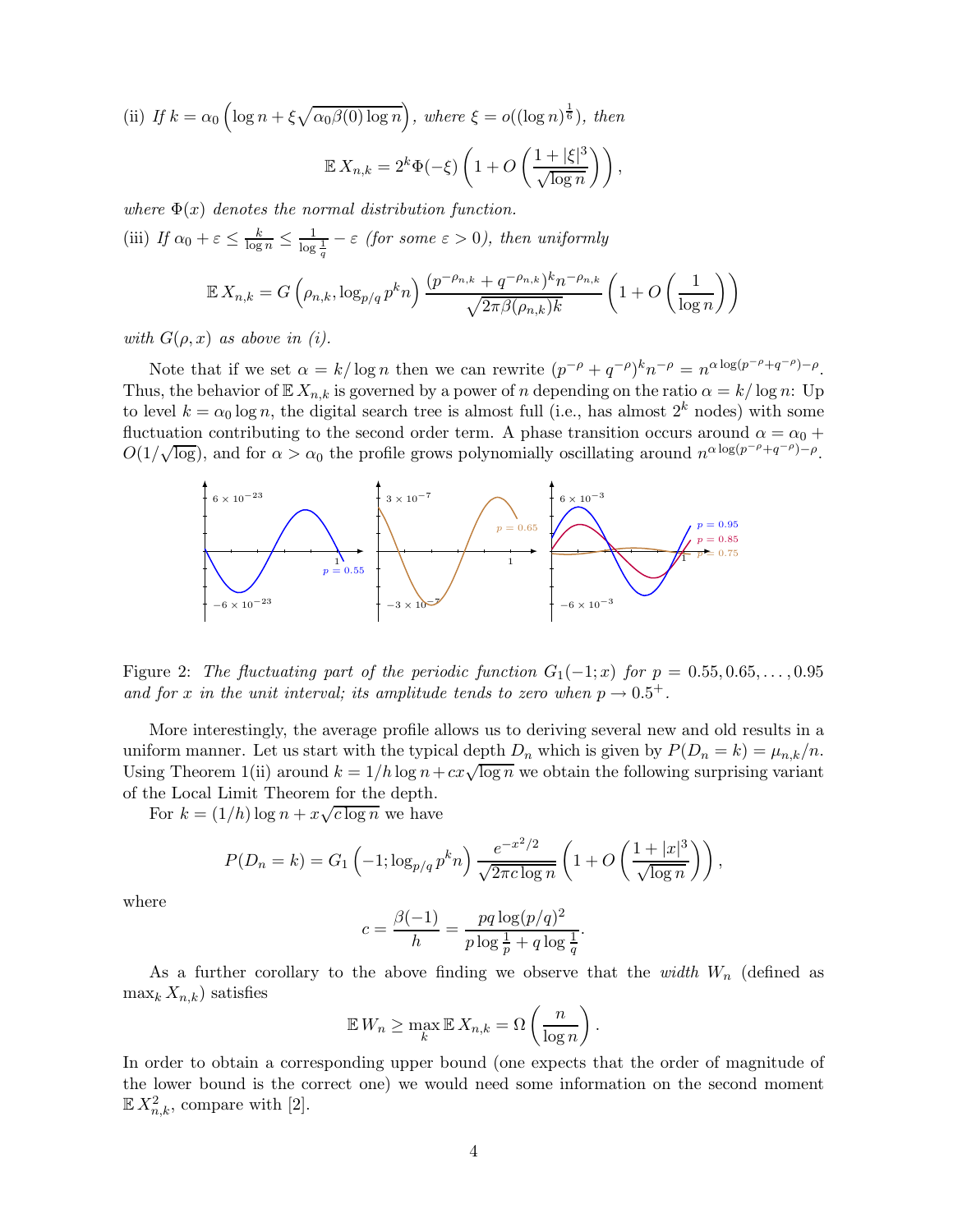### 3 Road Map of the Proof

As already mentioned, the proof of Theorem 1 consists of three steps:

(i) The starting point is the recurrence

$$
\mathbb{E} X_{n+1,k+1} = \sum_{\ell=0}^{n} \binom{n}{\ell} p^{\ell} q^{n-\ell} (\mathbb{E} X_{\ell,k} + \mathbb{E} X_{n-\ell,k}) \qquad (n,k \ge 0)
$$
\n
$$
(4)
$$

for the expected values  $\mu_{n,k} = \mathbb{E} X_{n,k}$ . We recall the initial conditions

$$
\mathbb{E} X_{n,0} = \begin{cases} 0 & \text{for } n = 0, \\ 1 & \text{for } n \ge 1. \end{cases}
$$

(ii) The first step is to consider the Poisson transform

$$
\Delta_k(z) = \sum_{n \ge 0} \mathbb{E} X_{n,k} e^{-z} \frac{z^n}{n!} = E_k(z) e^{-z} \qquad (k \ge 0)
$$

that can be considered as the expected number of nodes at level  $k$  if the number n of total nodes follows a Poisson distribution with parameter z. It is clear that the above recurrence translates to

$$
\Delta_{k+1}(z) + \Delta'_{k+1}(z) = \Delta_k(pz) + \Delta_k(qz) \qquad (k \ge 0).
$$
 (5)

with initial conditions  $\Delta_0(z) = 1 - e^{-z}$ . It is easy to prove by induction that  $\Delta_k(z)$  can be represented as a finite linear combination of function of the form  $e^{-p^{\ell_1}q^{\ell_2}z}$  with  $\ell_1, \ell_2 \ge 0$  and  $\ell_1 + \ell_2 \leq k$ . We will use this observation in the sequel.

(iii) The second step is to use the Mellin transform

$$
M_k(s) = \mathcal{M}(\Delta_k(z)) = \int_0^\infty \Delta_k(z) z^{s-1} dz.
$$

Since  $\mathbb{E} X_{n,k} \leq 2^k$  it is clear that  $M_k(s)$  can only exist for s with  $\Re(s) < 0$ . Furthermore,  $X_{n,k} = 0$  for  $n \leq k$ . Thus,  $E_k(z) = O(z^{k+1})$  for  $z \to 0$  which ensures that  $M_k(s)$  exists for s with  $\Re(x) > -k - 1$ . Consequently  $M_k(s)$  exists for  $-k-1 < \Re(s) < 0$ . Since  $\Delta_k(z)$  can be represented as a finite linear combination of function of the form  $e^{-p^{\ell_1}q^{\ell_2}z}$  with  $\ell_1, \ell_2 \ge 0$  and  $\ell_1 + \ell_2 \leq k$  we can rewrite  $M_k(s)$  as

$$
M_k(s) = -\Gamma(s)F_k(s),
$$

where  $\Gamma(s)$  is the Euler gamma function. Observe that  $F_k(s)$  is now a finite linear combination of functions of the form  $p^{-\ell_1 s} q^{-\ell_2 s}$  with  $\ell_1, \ell_2 \geq 0$  and  $\ell_1 + \ell_2 \leq k$ . Thus,  $F_k(s)$  can be considered as an entire function. Further, the relation (5) now translates to

$$
F_{k+1}(s) - F_{k+1}(s-1) = (p^{-s} + q^{-s})F_k(s) \qquad (k \ge 0)
$$
\n
$$
(6)
$$

with initial condition  $F_0(s) = 1$ . Note that the relation (6) holds not only for  $-k-1 < \Re(s) < 0$ where the Mellin transform exists. Since  $F_k(s)$  analytically continues to an entire function (6) holds for all s.

(iv) The third step is to consider the power series

$$
f(x,s) = \sum_{k \ge 0} F_k(s) x^s.
$$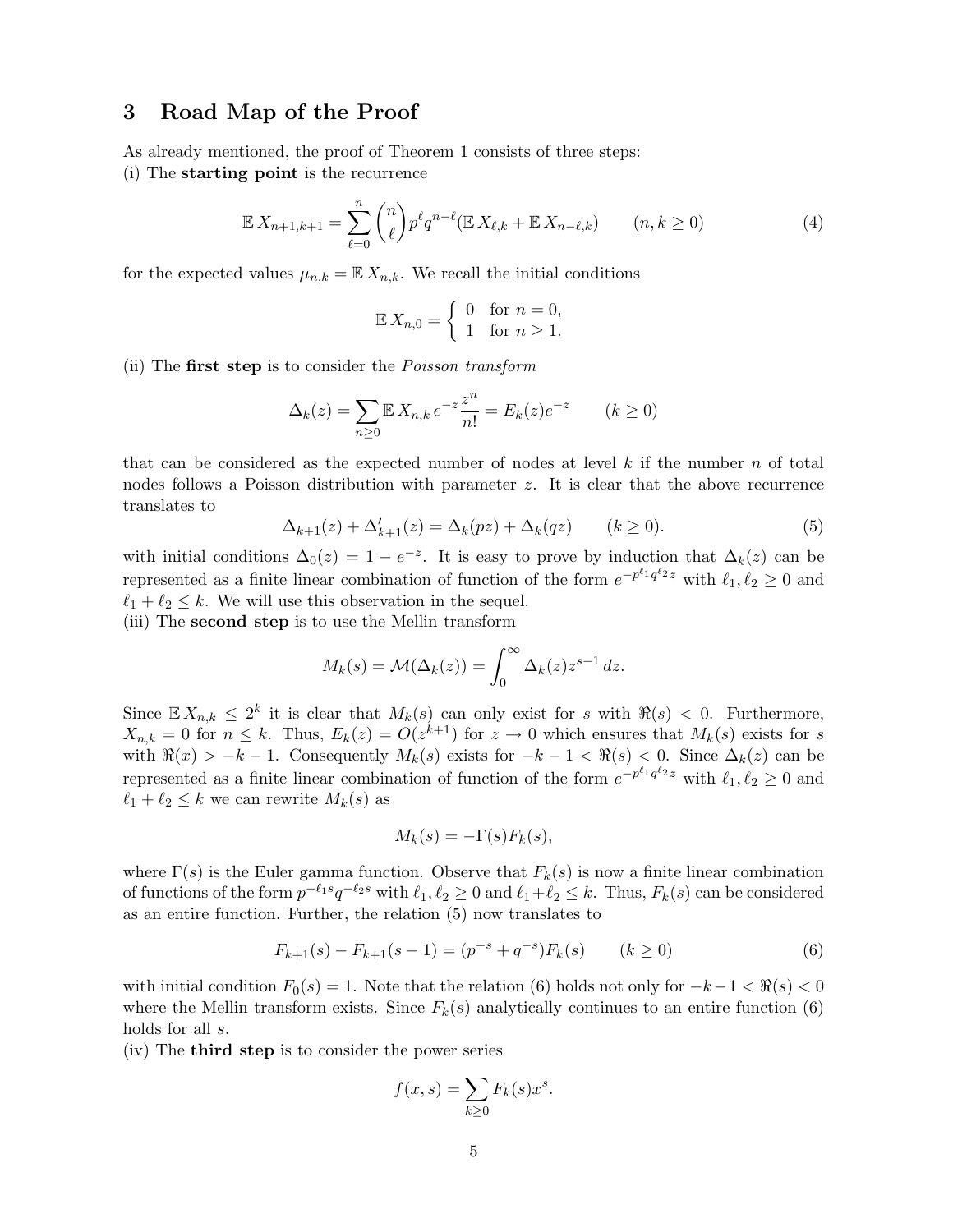It turns out that  $f(x, s)$  can we rewritten (see Lemma 1) as

$$
f(x,s) = \frac{g(x,s)}{g(x,-1)},
$$

where  $q(x, s)$  satisfies the following relation

$$
g(x,s) = 1 + x \sum_{j\geq 0} g(x,s-j)(p^{-s+j} + q^{-s+j}).
$$
\n(7)

Granted the above, an asymptotic analysis follows. We start with a singularity analysis of  $g(x, s)$ , in particular we will show (see Lemma 3) that  $g(x, s)$  has (usually) a polar singularity at  $x = 1/(p^{-s} + q^{-s})$ . Thus it will be possible to get proper asymptotics for  $F_k(s)$ . In fact we get  $F_k(s) \sim f(s)(p^{-s}+q^{-s})^k$  (for s in the interesting range). This resembles an exact expression for tries of the form  $(p^{-s} + q^{-s})^k$  as discussed in [12]. This is the reason why the *overall behaviour* of the profile of biased tries and biased digital search trees is almost of the same form. Only the periodic functions are slightly different.

Thus, the final two steps (inverting the Mellin transform and depoissonization) are almost identical to the methods presented in [12]. First one has to invert the Mellin transform with help of the analytic formula (through an application of the saddle point method)

$$
\Delta_k(z) = -\frac{1}{2\pi i} \int_{\rho - i\infty}^{\rho + i\infty} \Gamma(s) F_k(s) z^{-s} ds,
$$
\n(8)

where  $-k-1 < \rho < 0$  and where we assume that z in cone around the real axis. Finally, one has to apply analytic depoissonization to  $\Delta_k(z)$  which gives  $\mathbb{E} X_{n,k} \sim \Delta_k(n)$  Thus, for our final result we have to set  $z = n$ .

#### 4 Singularity Analysis

Before we study the generating function  $f(x,s) = \sum_{k\geq 0} F_k(s) x^k$ , we will collect some basic properties of  $F_k(s)$ . We recall that  $F_k(s)$  can be considered as entire functions.

Let  $A$  be an functional operator that is defined by

$$
\mathbf{A}[f](s) = \sum_{j\geq 0} f(s-j)T(s-j),\tag{9}
$$

where

$$
T(s) = p^{-s} + q^{-s}.
$$
\n(10)

In the next lemma, proved in Appendix A, we find an explicit representation of  $F_k(z)$ through the operator A.

**Lemma 1.** The functions  $F_k(s)$  are recursively given by

$$
F_{k+1}(s) = \mathbf{A}[F_k](s) - \mathbf{A}[F_k](-1) \qquad (k \ge 0).
$$
 (11)

Furthermore if we set  $R_k(s) = \mathbf{A}^k[1](x)$ , then we have the formal identity

$$
\sum_{k\geq 0} F_k(s)x^k = \frac{\sum_{\ell\geq 0} R_{\ell}(s)x^{\ell}}{\sum_{\ell\geq 0} R_{\ell}(-1)x^{\ell}} \tag{12}
$$

with initial function  $F_0(s) = 1$ . Finally for  $k \ge 1$  we have  $F_k(-\ell) = 0$  for  $\ell = 1, 2, ..., k$ .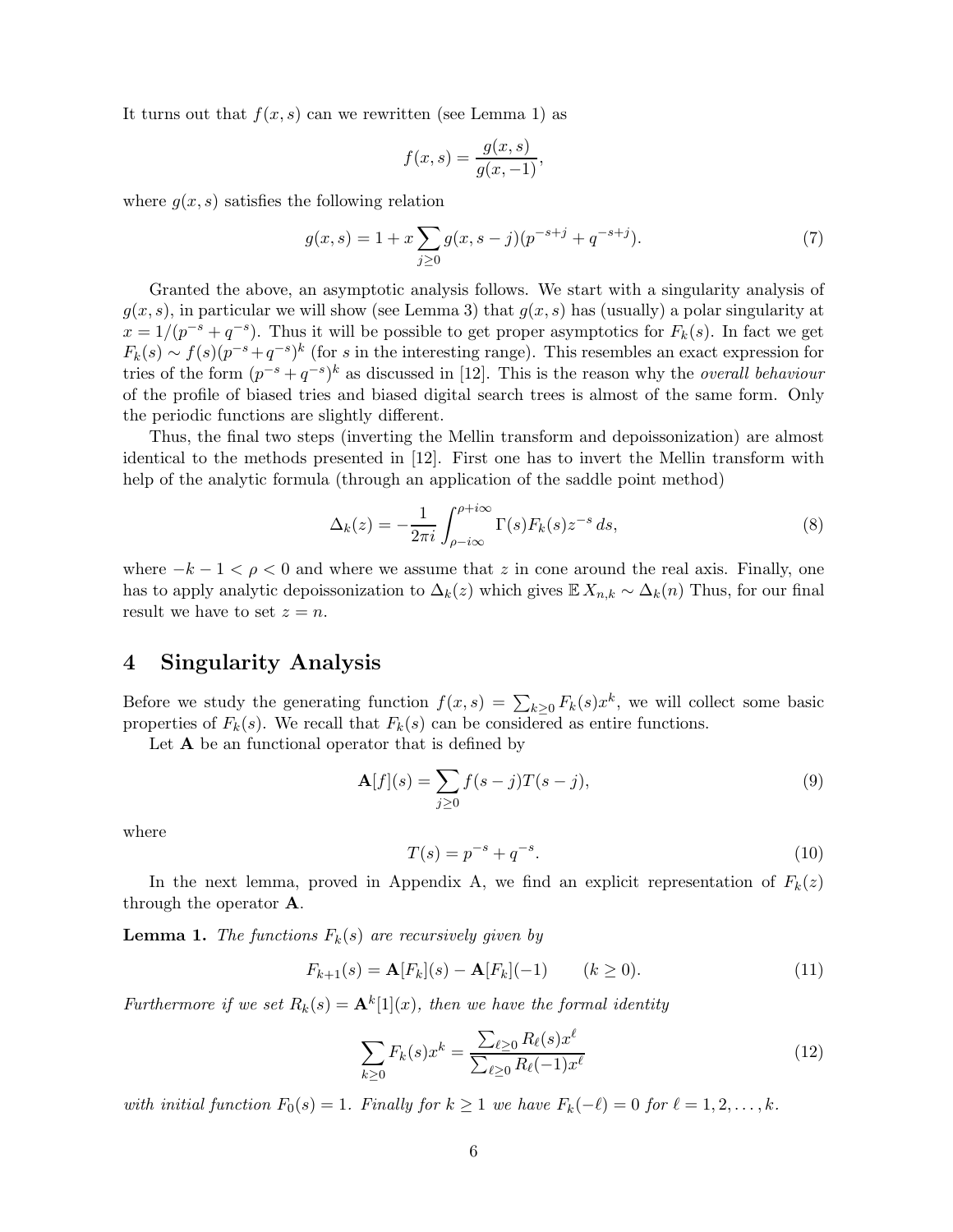**Remark 1.** Note that if f is a finite linear combination of functions of the form  $p^{-\ell_1 s}q^{-\ell_2 s}$ then  $\mathbf{A}[f](s) = 0$  implies  $f(s) = 0$ . This follows from the observation that

$$
\mathbf{A}[p^{-\ell_1 s}q^{-\ell_2 s}] = \frac{p^{-(\ell_1+1)s}q^{-\ell_2 s}}{1 - p^{\ell_1+1}q^{\ell_2}} + \frac{p^{-\ell_1 s}q^{-(\ell_2+1)s}}{1 - p^{\ell_1}q^{\ell_2+1}}.
$$
(13)

Thus, the largest non-zero term of f (for  $s \to \infty$ ) will be mapped into two non-zero term that contains the largest one of  $\mathbf{A}[f]$ .

**Remark 2.** Observe further that the proof of  $(11)$  (and consequently that of  $(12)$ ) makes use of the fact that  $F_k(-1) = 0$  for  $k \ge 1$ . However, we also have  $F_k(-r) = 0$  for  $k \ge r$ . In particular, if we set  $s = -r$  in (12) we get

$$
\sum_{k=0}^{r-1} F_k(-r)x^r = \frac{\sum_{\ell \ge 0} R_k(-r)x^k}{\sum_{\ell \ge 0} R_k(-1)x^k}
$$

and consequently

$$
\sum_{k\geq 0} F_k(s)x^k = \frac{\sum_{\ell\geq 0} R_k(s)x^k}{\sum_{\ell\geq 0} R_k(-r)x^k} \sum_{k=0}^{r-1} F_k(-r)x^r.
$$
\n(14)

Furthermore, since  $F_k(0) = 2^k$  we similarly we find

$$
\sum_{k\geq 0} F_k(s)x^k = \frac{\sum_{\ell\geq 0} R_k(s)x^k}{\sum_{\ell\geq 0} R_k(0)x^k} \frac{1}{1-2x}.
$$
\n(15)

Our next goal is to study the function  $g(x, s) = \sum_{\ell \geq 0} R_{\ell}(s) x^{\ell}$ , where we now consider x as a complex variable, too. Note that  $g(x, s)$  satisfies the (at the moment formal) identity

$$
g(x,s) = 1 + x\mathbf{A}[g(x,\cdot)](s) = 1 + \sum_{j\geq 1} g(x,s-j)T(s-j). \tag{16}
$$

In the next lemma, proved in Appendix B, we establish a crucial property of  $g(x, s)$ .

**Lemma 2.** There exists a function  $h(x, s)$  that is analytic for all x and s for which

$$
xT(s-m) \neq 1 \quad \text{for all } m \geq 1.
$$

such that

$$
g(x,s) = \frac{h(x,s)}{1 - xT(s)}.\tag{17}
$$

Thus,  $g(x, s)$  has a meromorphic continuation where  $x_0 = 1/T(s)$  is a polar singularity.

Finally, we are in position to derive an asymptotic representation for  $F_k(s)$ .

**Lemma 3.** For every real interval [a, b] there exist  $k_0$ ,  $\eta > 0$  and  $\varepsilon > 0$  such that

$$
F_k(s) = f(s)T(s)^k \left(1 + O\left(e^{-\eta k}\right)\right) \tag{18}
$$

uniformly for all s with  $\Re(s) \in [a, b]$ ,  $|\Im(s) - 2\ell \pi \log(q/p)| \leq \varepsilon$  for some integer  $\ell$  and  $k \geq k_0$ , where  $f(s)$  is an analytic function that satisfies  $f(-r) = 0$  for  $r = 1, 2, \ldots$ .

Furthermore, if  $|\Im(s) - 2\ell \pi \log(q/p)| > \varepsilon$  for for all integers  $\ell$  then we have

$$
F_k(s) = O\left(T(\sigma)^k e^{-\eta k}\right).
$$
\n(19)

uniformly for  $\Re(s) \in [a, b]$ .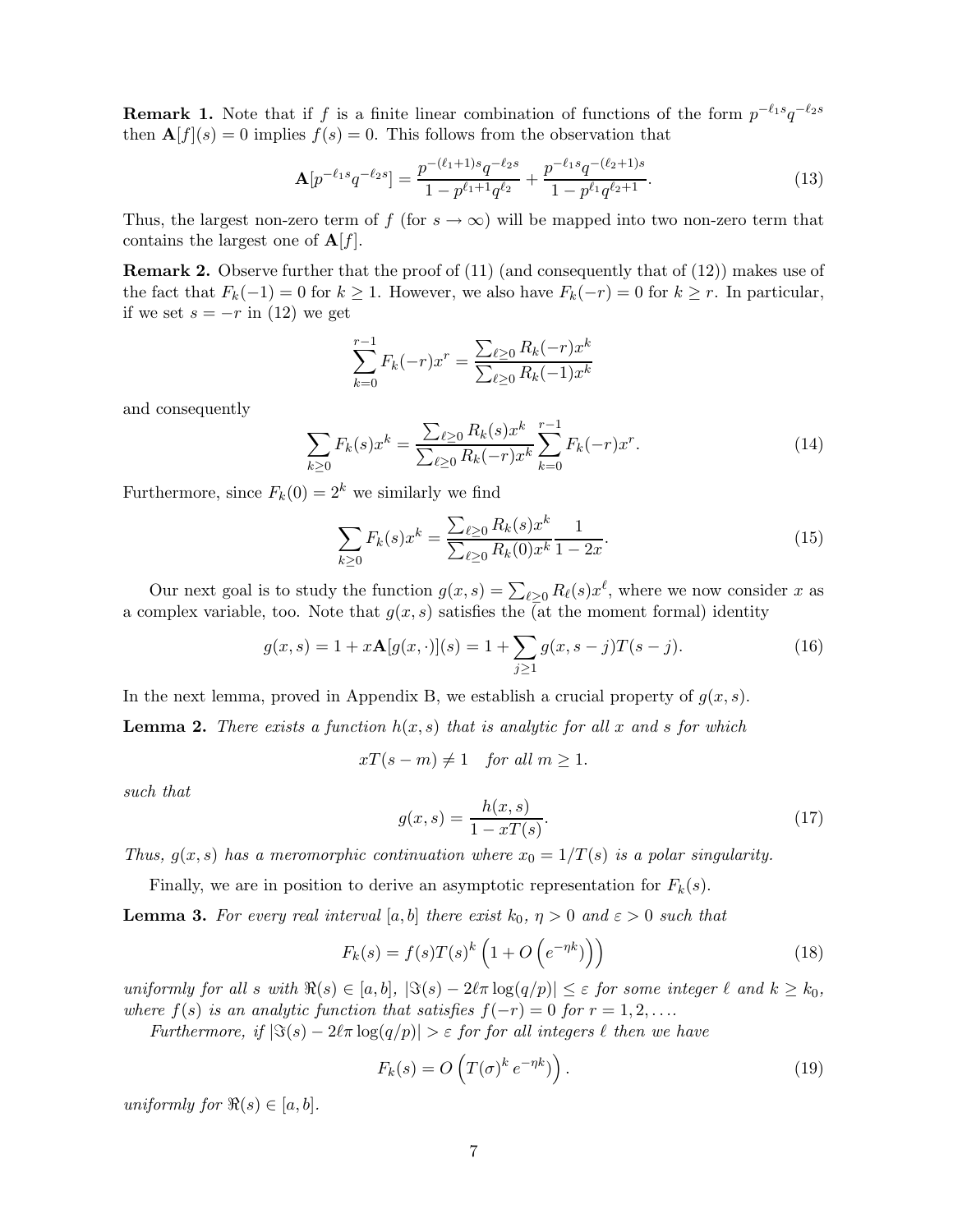*Proof.* Suppose first that s is a real number with  $-r-1 < s < -r$  for some integer  $r \ge 0$ . Here we use the representation

$$
f(x,s) = \sum_{k=0}^{r} F_k(-r-1)x^k \frac{g(s,x)}{g(-r-1,x)} = \sum_{k=0}^{r} F_k(-r-1)x^k \frac{h(s,x)}{h(-r-1,x)} \frac{1 - xT(-r-1)}{1 - xT(s)}.
$$

By Lemma 2 there exist  $\eta > 0$  such that  $h(s, x)$  is analytic for  $|x| \leq e^{\eta}/T(s)$ . Since  $T(-r-1) <$  $T(s)$  it also follows that  $h(-r-1, x)$  is analytic in that region. Furthermore, since  $h(-r-1, x)$ is non-zero for positive real  $x < 1/T(-r-2)$  (compare with (26)) we obtain that the radius of convergence of the series  $\sum_{k\geq 0} F_k(s) x^k$  equals  $x_0 = 1/T(s)$ .

With help of this observation we can also deduce that the function  $f(x, s)$  has no other singularities on the circle  $|x| = 1/T(s)$ . Suppose that  $h(-r-1, x)$  has a zero  $x_1$  with  $|x_1| <$  $1/T(s)$ . If  $\sum_{k=0}^{r} F_k(-r-1)x_1^k \neq 0$  then  $x_1$  has to be a zero of  $h(x, s)$ , too:  $h(x_1, s) = 0$ . However, if we slightly decrease s, then certainly  $h(x_1, s - \eta) \neq 0$ . In this case the function  $f(x, s)$  would be singular for  $x = x_1$  although its radius of convergence is  $1/T(s - \eta) > 1/T(s) > |x_1|$ . This is, of course, a contradiction and, thus,  $\sum_{k=0}^{r} F_k(-r-1)x_1^k = 0$ , too. Actually, it also follows that the order of the zeroes are the same. Furthermore, by a slight variation of the above argument, we also deduce that  $f(x, s)$  has no singularities on the circle  $|x| = 1/T(s)$  other than  $x_0 = 1/T(s)$ , as proposed.

Hence, by using a contour integration on the circle  $|x| = e^{\eta}/T(s)$  and the residue theorem [3, 17] it follows that

$$
F_k(s) = f(s)T(s)^k + O\left(|T(s)e^{-\eta}|^k\right),\,
$$

where

$$
f(s) = \sum_{k=0}^{r} F_k(-r-1)T(s)^{-k} \frac{h(s,1/T(s))}{h(-r-1,1/T(s))} \left(1 - \frac{T(-r-1)}{T(s)}\right)
$$

These estimates are uniform for  $s \in [a, b]$ , where  $-r-1 < a < b < r$ . Furthermore, we get the same result if s is sufficiently close to the real axis. Thus, if  $a \leq \Re(s) \leq b$  and  $|\Im(s)| \leq \varepsilon$  for some sufficiently small  $\varepsilon > 0$  then we obtain (18), too.

Next, suppose that s is real (or sufficiently close to the real axis) and close to a negative integer  $-r$ , say  $-r - \eta \leq s \leq -r + \eta$  (for some  $\eta > 0$ ). Here we use the representation

$$
\sum_{k\geq 0} F_k(s)x^k = \sum_{k=0}^{r-1} F_k(-r)x^k \frac{g(s,x)}{g(-r,x)} = \sum_{k=0}^{r-1} F_k(-r)x^k \frac{h(s,x)}{h(-r,x)} \frac{1 - xT(-r)}{1 - xT(s)}
$$

$$
= \sum_{k=0}^{r-1} F_k(-r)x^k \frac{h(s,x) - h(-r,x)}{h(-r,x)} \frac{1 - xT(-r)}{1 - xT(s)}
$$

$$
+ \sum_{k=0}^{r-1} F_k(-r)x^k + \sum_{k=0}^{r-1} F_k(-r)x^{k+1} \frac{T(s) - T(-r)}{1 - xT(s)}
$$

Now if we substract the finite sum  $\sum_{k=0}^{r-1} F_k(-r)$ , then we can safely multiply by  $\Gamma(s)$  (that is singular at  $s = -r$ ) and obtain a function of the form

$$
\sum_{k=0}^{r-1} F_k(-r)x^k \frac{\Gamma(s)(h(s,x) - h(-r,x))}{h(-r,x)} \frac{1 - xT(-r)}{1 - xT(s)} + \sum_{k=0}^{r-1} F_k(-r)x^{k+1} \frac{\Gamma(s)(T(s) - T(-r))}{1 - xT(s)}
$$

which we can now handle in the same way as above. Thus, we actually prove (18) for  $k \geq r$ with  $f(-r) = 0$ .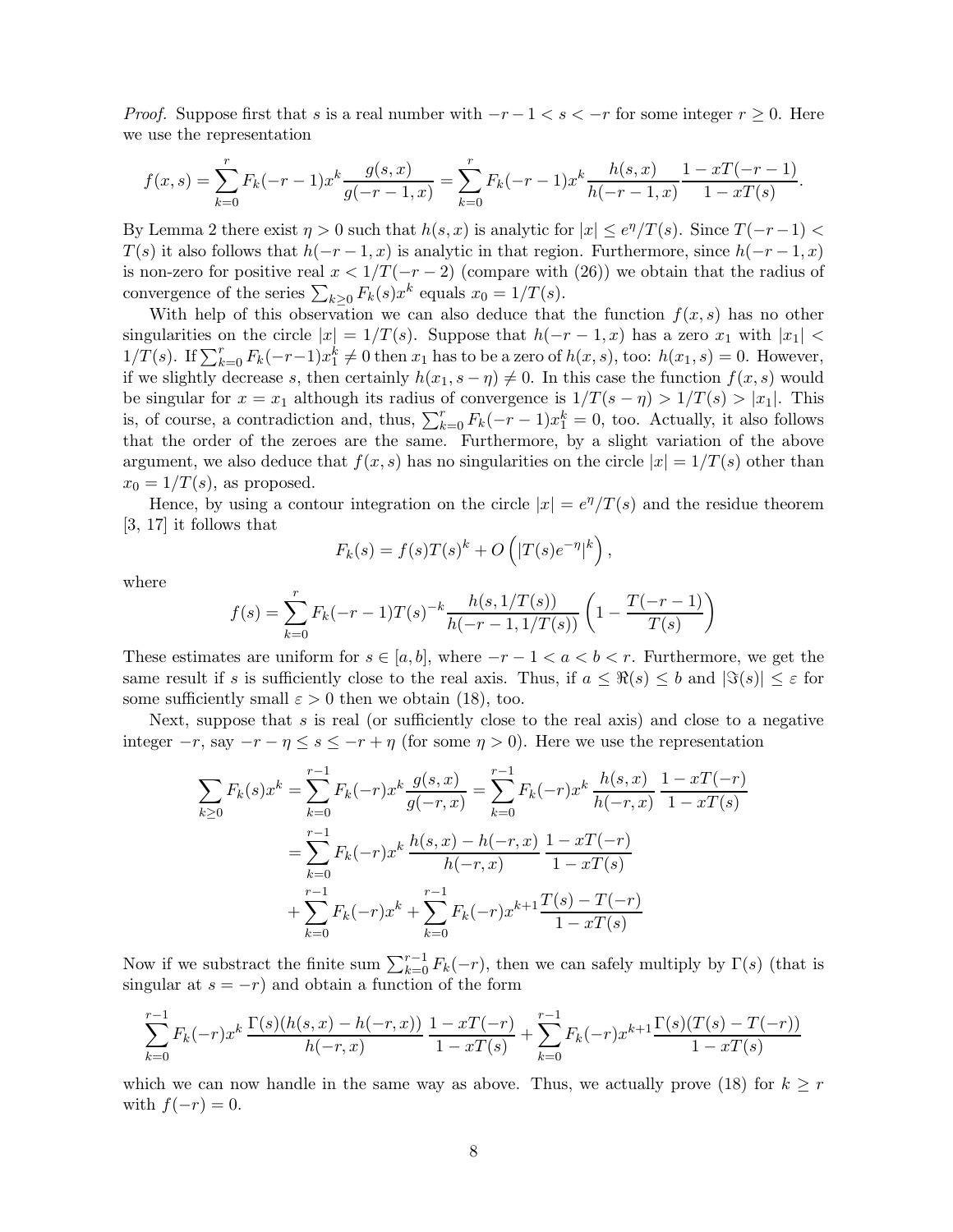If s is close to 0 then we argue similarly. Here we can use the representation  $(15)$  to obtain

$$
\sum_{k\geq 0} F_k(s)x^k = \frac{h(s,x)}{h(0,x)} \frac{1}{1 - xT(s)}
$$
\n(20)

and (18) follows, too.

Finally, if  $\Re(s)$  is positive (and  $\Im(s)$  sufficiently close to  $2\ell\pi/\log(q/p)$  for some integer  $\ell$ ), then we can also use (20) and obtain the proposed result. (Note that  $h(0, x)$  is analytic for  $|x| < 1/T(-1) < e^{\eta} |1/T(s)|.$ 

Next suppose that  $s = \sigma + it$ , where t is not necessarily small. Then

$$
T(s) = e^{it \log p} \left( p^{-\sigma} + q^{-\sigma} e^{it \log(q/p)} \right).
$$

Consequently  $|T(s)| = T(\rho)$  if and only if  $t = 2k\pi/\log(q/p)$  for some integer k. Hence, if  $|t - 2k\pi/\log(q/p)| \leq \varepsilon$  for some integer k we can do the same contour integration as above and get again (18).

Finally, if  $|t - 2\ell\pi/\log(q/p)| > \varepsilon$  for some integer  $\ell$ , then we estimate  $F_k(s)$  trivially by

$$
|F_k(s)| \le \rho^{-k} \cdot \max_{|x| = \rho} |g(x, s)|,
$$

where R is chosen in a way that  $g(x, s)$  is analytic for  $|x| \leq R$ . Since there is  $\eta > 0$  with

$$
|T(s - m)| = |p^{-\sigma + m} + e^{it \log(q/p)} q^{-\sigma + m}| \le e^{-2\eta} T(\sigma - m)
$$

it follows that  $h(x, s)$  exists for  $|x| \leq e^{\eta}/T(\sigma)$ . Hence, we can actually set  $R = e^{\eta}/T(\sigma)$ and obtain (19). In order to complete the proof note that  $M_k(s) = -\Gamma(s)F_k(s)$  exists for  $-k-1 < \Re(s) < 0$  and that  $F_k(-r) = 0$  for  $r = 1, 2, ...$  and  $k > r$ . Thus,  $f(-r) = 0$ , too.  $\Box$  $-k-1 < \Re(s) < 0$  and that  $F_k(-r) = 0$  for  $r = 1, 2, \ldots$  and  $k \ge r$ . Thus,  $f(-r) = 0$ , too.

## 5 Saddle Point Method for the Inverse Mellin Transform

By the above discussion, we know that  $F_k(s)$  behaves asymptotically as  $T(s)^k$ . Therefore, the saddle point analysis as well as the depoissonization, is similar to those given in [12]. Thus, we will only give a very short outline of the proof. We also make a simplification that we only consider the case  $z = n$ .

First, for inverting the Mellin transform with (8) at  $z = n$  it is natural to choose  $\rho = \rho_{n,k}$ as the saddle point of the function

$$
T(s)^k n^{-s} = e^{k \log T(s) - s \log n}
$$

that is given by the relation

$$
\frac{k}{\log n} = \frac{p^{-\rho} + q^{-\rho}}{p^{-\rho}\log\frac{1}{p} + q^{-\rho}\log\frac{1}{q}}.
$$

Note also that on the line  $\Re(s) = \rho$  there will be infinitely many saddle points

$$
s_k = \rho + \frac{2\pi i k}{\log \frac{p}{q}}
$$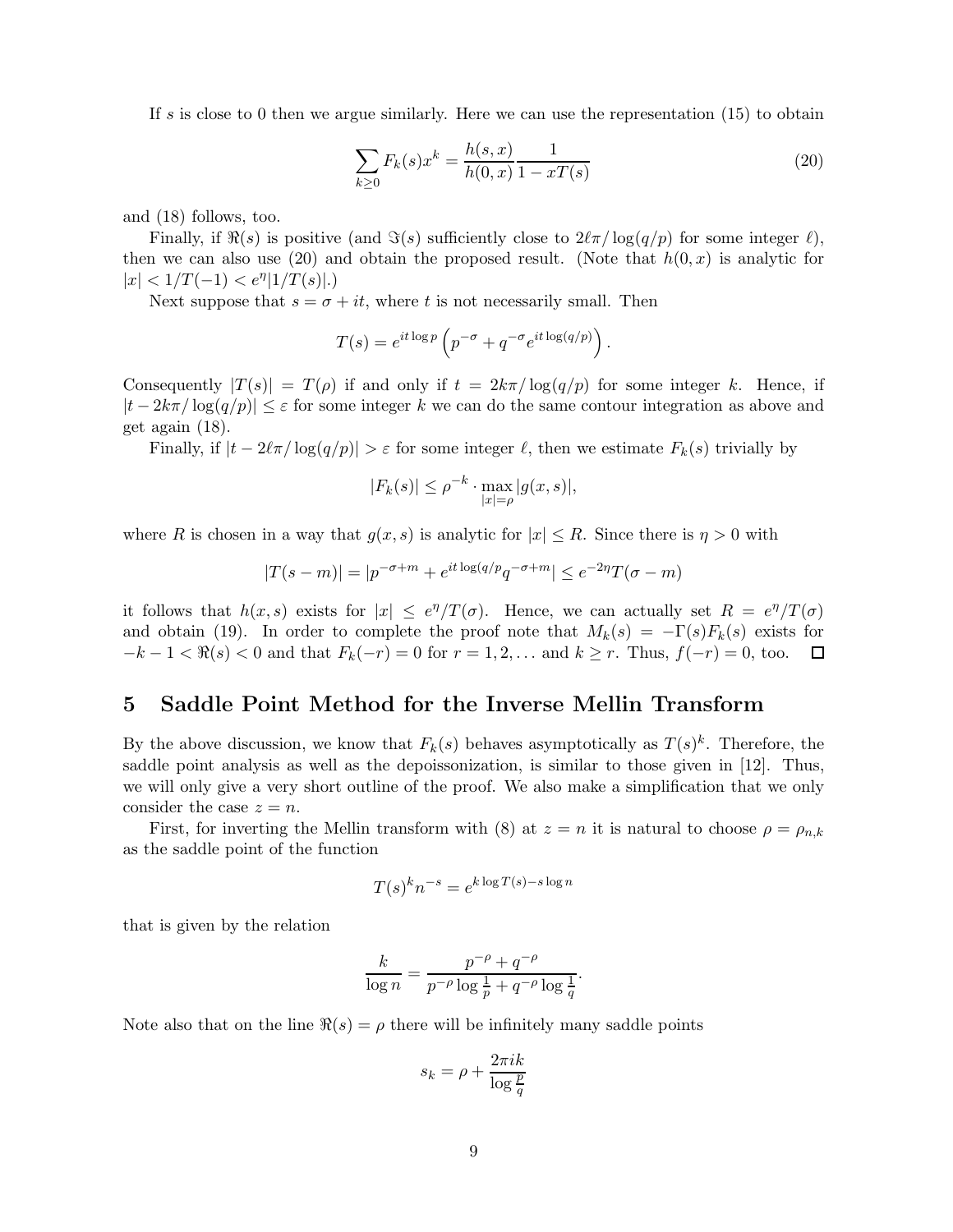since  $T(s_k) = e^{-2\pi i k (\log p)/((\log p/q)} T(\rho)$  and consequently the behavior of  $T(s)^k z^{-s}$  around  $s = s_k$ is almost the same as that of  $T(s)^k z^{-s}$  around  $s = \rho$ . This phenomenon gives a periodic leading factor in the asymptotics of  $\mu_{n,k} = \mathbb{E} X_{n,k}$ .

We now set  $\alpha = \alpha_{n,k} = k/\log n$ . Recall that our goal is to derive asymptotics of  $\mathbb{E} X_{n,k}$  for

$$
\frac{1}{\log \frac{1}{p}} < \alpha < \frac{1}{\log \frac{1}{q}}.
$$

In particular we distinguish between several ranges:

 $\textbf{Range 1: } \frac{1}{\log \frac{1}{p}} < \alpha < \frac{2}{\log \frac{1}{p} + \log \frac{1}{q}}.$ 

In order to cover this range we have to shift the line of integration in  $(8)$  to the saddle point  $\rho > 0$ . By doing this we get a contribution of  $2^k$  from the polar singularity of  $F_k(s)\Gamma(s)$  (note that  $F_k(0) = 2^k$ ) which is in fact the leading term. The remaining part comes from a saddle point method that evaluates (8) asymptotically. Note that the digital search tree is almost a complete tree in this range since the term  $2^k$  dominates.

**Range 2:** 
$$
\alpha = \frac{2}{\log \frac{1}{p} + \log \frac{1}{q}}
$$
.

Here a phase transition occurs. Technically, a polar singularity (of  $\Gamma(s)$ ) and the saddle point  $F_k(s)n^{-s}$  coalesce at  $s=0$ .

**Range 3:** 
$$
\frac{2}{\log \frac{1}{p} + \log \frac{1}{q}} < \alpha < \frac{1}{\log \frac{1}{q}}
$$
.

This is the most significant range. Almost all nodes are concentrated around the level  $\alpha = 1/h$ , where  $h = p \log \frac{1}{p} + q \log \frac{1}{q}$  denotes the entropy of the source. This range corresponds to saddle points  $\rho < 0$ . Here we have to be a little bit more careful due to the polar singularities of  $\Gamma(s)$ for negative integers s. But Lemma 3 has already taken care of that problem.

We already mentioned that the two levels  $\alpha = (\log \frac{1}{p})^{-1}$  and  $\alpha = (\log \frac{1}{q})^{-1}$  correspond to the fill-up-level resp. to the height of the digital search tree. The precise analysis of these parameters are subtle since there is usual a log log-term involved, too. We will not discuss the details of these ranges. Technically we would have to study  $F_k(s)$  for  $s \to \infty$  and  $s \to -\infty$ .

For example, if we apply the above mentioned procedure we obtain for  $\Delta_k(n)$  (in the Range 3) the asymptotic representation

$$
\Delta_k(n) = G\left(\rho_{n,k}, \log_{p/q} p^k n\right) \frac{(p^{-\rho_{n,k}} + q^{-\rho_{n,k}})^k n^{-\rho_{n,k}}}{\sqrt{2\pi \beta(\rho_{n,k})k}} \left(1 + O\left(\frac{1}{\log n}\right)\right),
$$

where  $G(\rho, x)$  is a periodic function and collects all contributions from the (infinitely many) saddle points.

Finally, we need to depoissonize our results. Using the depoissonzaition lemma of Jacquet-Szpankowski [3, 17] we find  $\mathbf{E}X_{n,k} \sim \Delta_k(n)$ , which completes the proof.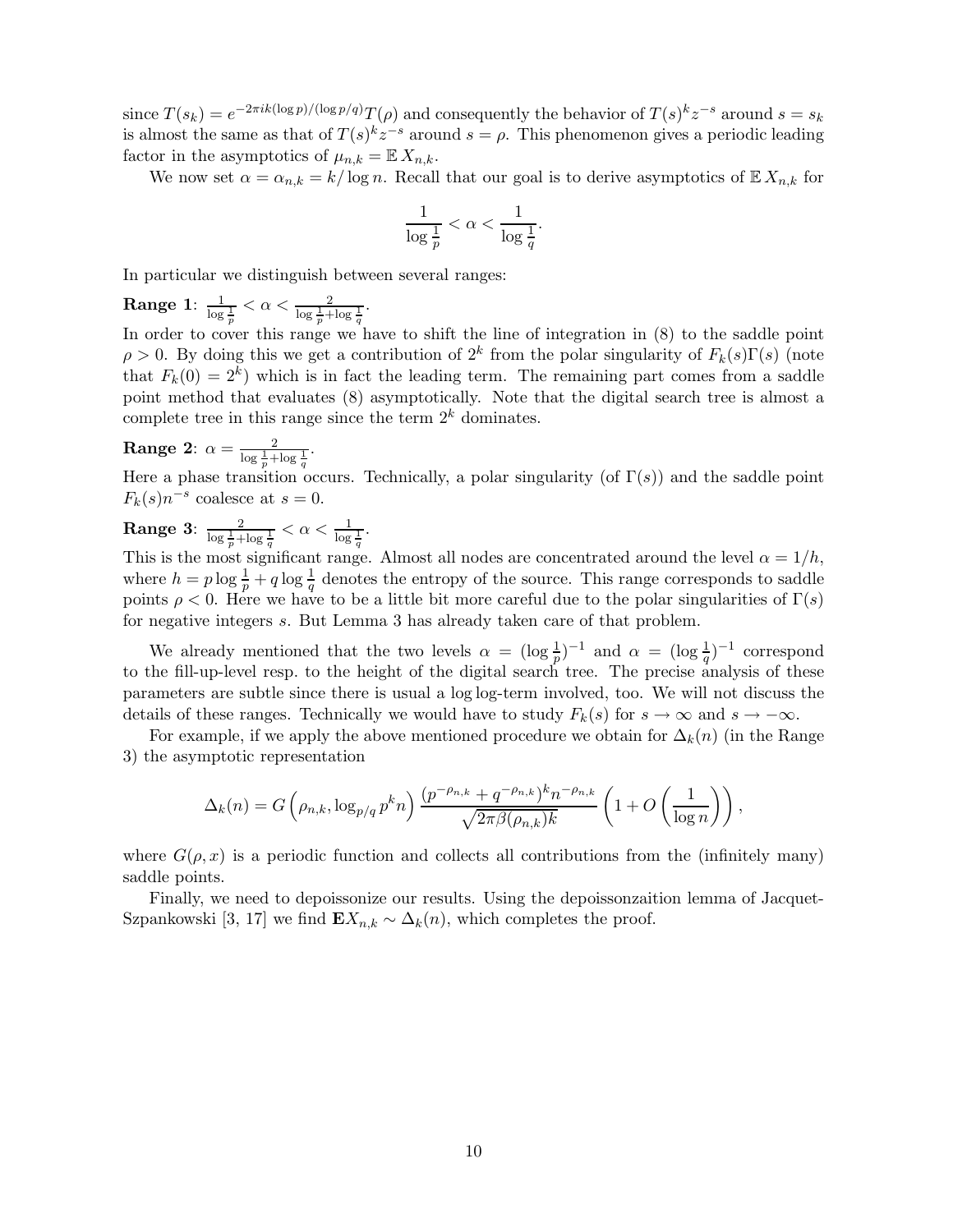### References

- [1] L. Devroye, A Study of Trie-Like Structures Under the Density Model, Annals of Applied Probability, 2, 402–434, 1992.
- [2] L. Devroye and H.-K. Hwang, Width and mode of the profile for some random trees of logarithmic height, Ann. Appl. Probab., 16, 886–918, 2006.
- [3] P. Flajolet and R. Sedgewick, Analytic Combinatorics, Cambridge University Press, Cambridge, 2008.
- [4] P. Jacquet, and W. Szpankowski, Asymptotic Behavior of the Lempel-Ziv Parsing Scheme and Digital Search Trees, Theoretical Computer Science, 144, 161–197, 1995.
- [5] C. Knessl, and W. Szpankowski, On the Average Profile of Symmetric Digital Search Trees, preprint, 2008.
- [6] D. Knuth, The Art of Computer Programming. Sorting and Searching, Vol. 3, Second Edition, Addison-Wesley, Reading, MA, 1998.
- [7] G. Louchard, Exact and Asymptotic Distributions in Digital and Binary Search Trees, RAIRO Theoretical Inform. Applications, 21, 479–495, 1987.
- [8] G. Louchard and W. Szpankowski, Average Profile and Limiting Distribution for a Phrase Size in the Lempel-Ziv Parsing Algorithm, IEEE Trans. Information Theory, 41, 478–488, 1995.
- [9] M. Naor and U. Wieder, Novel Architectures for P2P Applications: The Continuousdiscrete Approach, Proceedings of the 15th ACM Symposium on Parallelism in Algorithms and Architectures (SPAA 2003), 50–59, 2003.
- [10] G. Park and W. Szpankowski, Towards a Complete Characterization of Tries, Proc. SIAM-ACM Symposium on Discrete Algorithms (SODA 2005), 33-42, Vancouver, 2005.
- [11] G. Park Profile of Tries, Ph.D. Thesis, Purdue University, 2006.
- [12] G. Park, H.K. Hwang, P. Nicodeme, and W. Szpankowski, Profile of Tries, Proc. LATIN'08, LNCS 4957, 1-11, 2008.
- [13] B. Pittel, Asymptotic Growth of a Class of Random Trees, Annals of Probability, 18, 414– 427, 1985.
- [14] Helmut Prodinger, Digital Search Trees and Basic Hypergeometric Functions, Bulletin of the EATCS, 56, 1995.
- [15] R. Sedgewick, Algorithms in C: Fundamental Algorithms, Data Structures, Sorting, Searching, Addison-Weseley, 1997.
- [16] W. Szpankowski, A Characterization of Digital Search Trees From the Successful Search Viewpoint, Theoretical Computer Science, 85, 117–134, 1991.
- [17] W. Szpankowski, Average Case Analysis of Algorithms on Sequences, John Wiley, New York, 2001.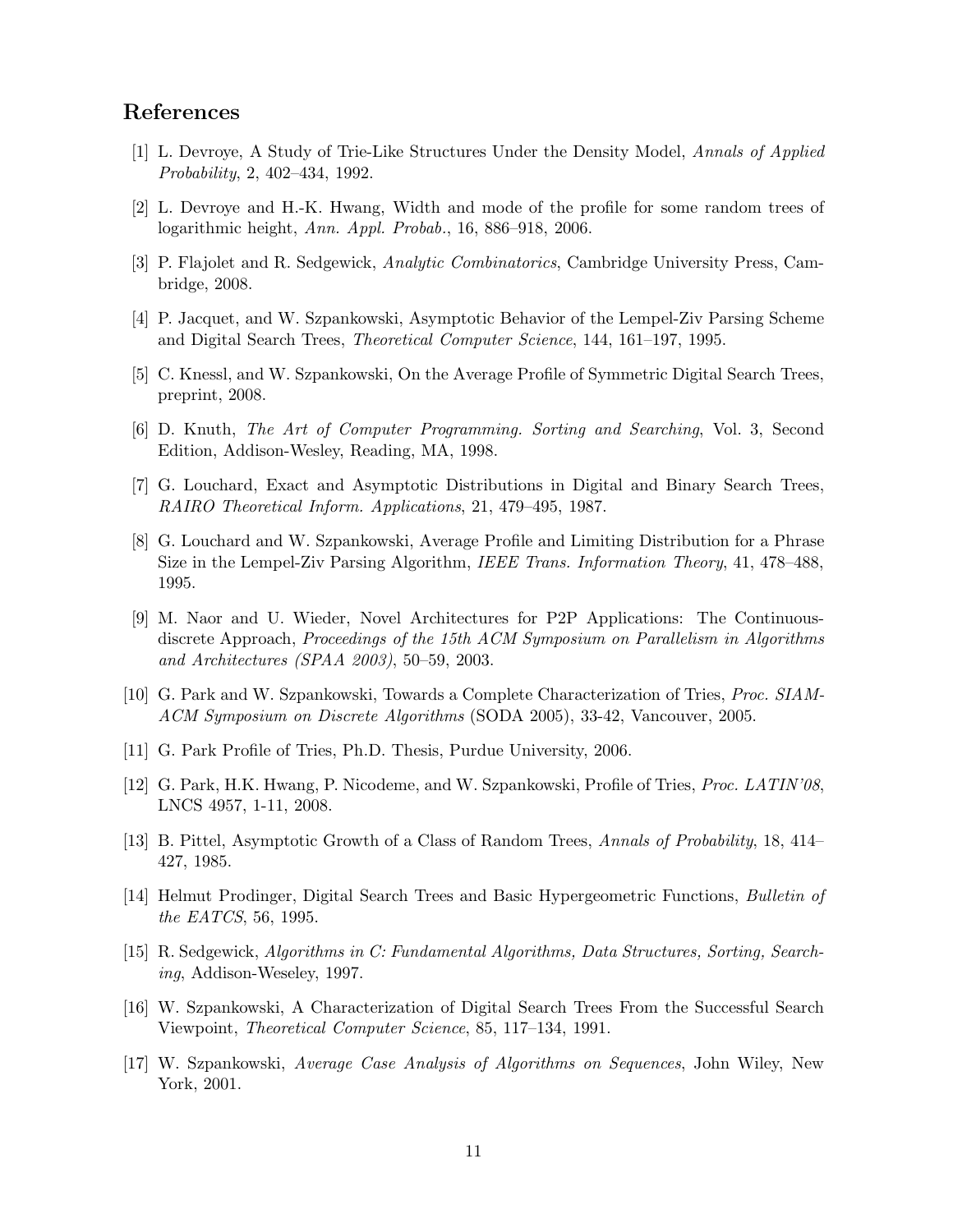## Appendix A: Proof of Lemma 1

*Proof.* Set  $\tilde{F}_k(s) = 1$  and recursively

$$
\tilde{F}_{k+1}(s) = \mathbf{A}[\tilde{F}_k](s) - \mathbf{A}[\tilde{F}_k](-1) \qquad (k \ge 0).
$$

It is easy to see that  $\tilde{F}_k(s)$  are well defined entire functions. In particular it follows that  $\tilde{F}_k(s)$  is (as it is for  $F_k(s)$ ) a finite linear combination of function of the form  $p^{-\ell_1 s}q^{-\ell_2 s}$  with  $\ell_1, \ell_2 \ge 0$ and  $\ell_1 + \ell_2 \leq k$ . Further (by definition) these functions satisfy  $\tilde{F}_k(-1) = 0$  (for  $k \geq 1$ ) and fulfill the relation

$$
\tilde{F}_{k+1}(s) - \tilde{F}_{k+1}(s-1) = T(s)\tilde{F}_k(s)
$$

for  $k \geq 0$  and all s.

Now we can proceed by induction to show that  $F_k(s) = \tilde{F}_k(s)$ . By definition we have  $F_0(s) = \tilde{F}_0(s)$ . Now suppose that  $F_k(s) = \tilde{F}_k(s)$  holds for some  $k \geq 0$ . Then with help of the above considerations it follows that  $F_{k+1}(s) = \tilde{F}_{k+1}(s) + G(s)$ , where  $G(s)$  satisfies

$$
G(-1) = 0 \quad \text{and} \quad G(s) - G(s - 1) = 0 \quad (-k - 1 < \Re(s) < 0). \tag{21}
$$

By the above observations  $G(s)$  has to be a finite linear combination of function of the form  $p^{-\ell_1 s}q^{-\ell_2 s}$ . However, the only periodic function of this form that meets conditions (21) is the zero function. Hence,  $F_{k+1}(s) = \tilde{F}_{k+1}(s)$ .

Now we prove (12). First, (12) is equivalent to

$$
\sum_{\ell=0}^{k} F_{\ell}(s) R_{k-\ell}(-1) = R_{k}(s) \qquad (k \ge 0)
$$

resp. to

$$
F_k(s) = R_k(s) - \sum_{\ell=0}^{k-1} F_\ell(s) R_{k-\ell}(-1) \qquad (k \ge 0).
$$

We will prove this relation by induction. Of course, it is satisfied for  $k = 0$ . Now suppose that is holds for some  $k \geq 0$ . Then from (11) we find

$$
F_{k+1}(s) = \mathbf{A}[F_k](s) - \mathbf{A}[F_k](-1)
$$
  
=  $\mathbf{A}[R_k](s) - \mathbf{A}[R_k](-1) - \sum_{\ell=0}^{k-1} (\mathbf{A}[F_\ell](s) - \mathbf{A}[F_\ell](-1))R_{k-\ell}(-1)$   
=  $R_{k+1}(s) - R_{k+1}(-1) - \sum_{\ell=0}^{k-1} F_{\ell+1}(s)R_{k-\ell}(-1)$   
=  $R_{k+1}(s) - \sum_{\ell=0}^{k} F_\ell(s)R_{k+1-\ell}(-1).$ 

This completes the induction proof.

Finally, since  $F_k(s) = -M_k(s)/\Gamma(s)$  is analytic for s with  $-k-1 < \Re(s) < 0$  and  $1/\Gamma(-\ell) = 0$ <br>lso follows that  $F_k(-\ell) = 0$  for  $\ell = 1, 2, ..., k$ . it also follows that  $F_k(-\ell) = 0$  for  $\ell = 1, 2, \ldots, k$ .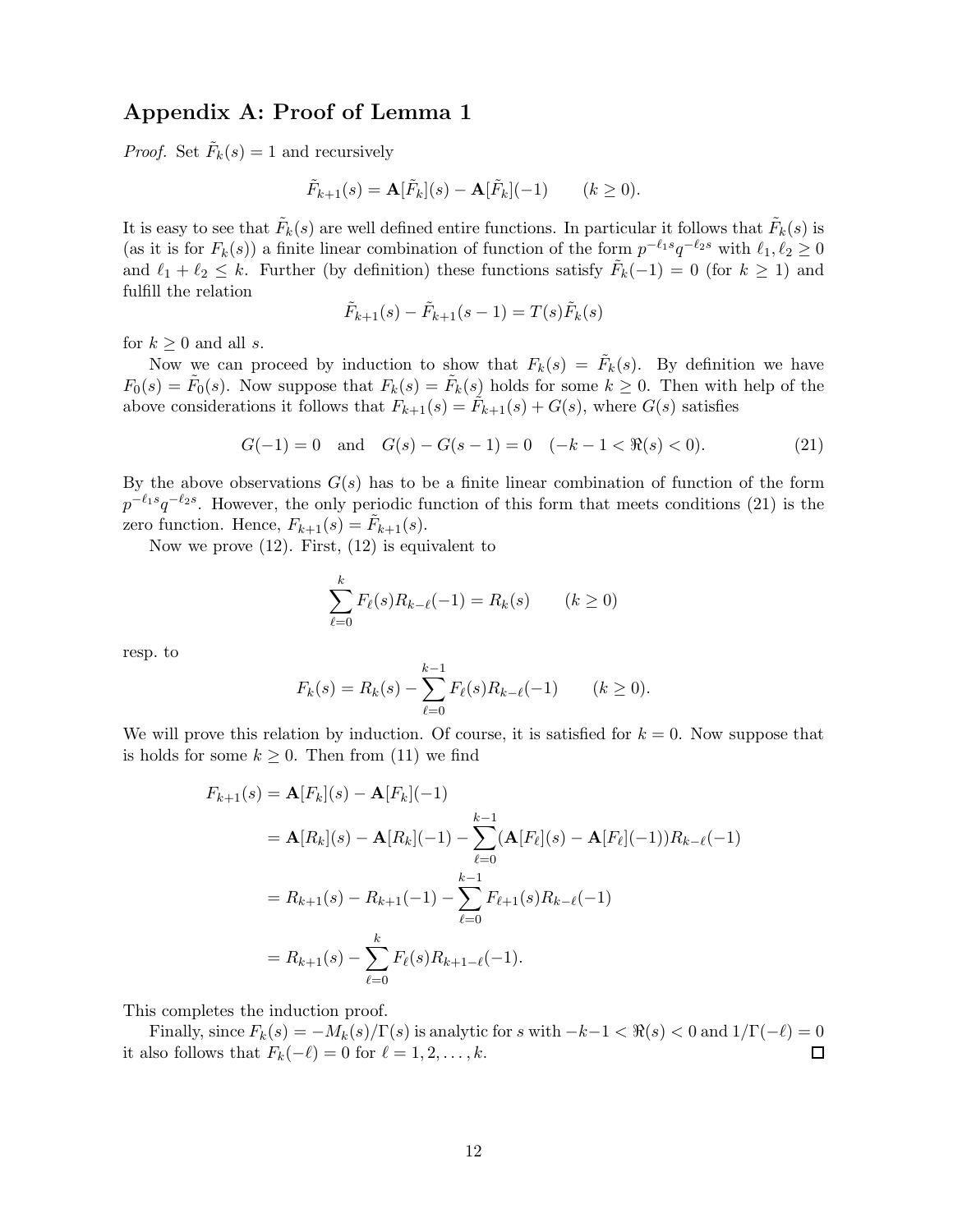## Appendix B: Proof of Lemma 2

*Proof.* We recall that  $R_k(s) = \mathbf{A}^k[1](s)$ . In particular the first few functions  $R_k(s)$  are given by

$$
R_0(s) = 1,
$$
  
\n
$$
R_1(s) = \frac{p^{-s}}{1-p} + \frac{q^{-s}}{1-q},
$$
  
\n
$$
R_2(s) = \frac{p^{-2s}}{(1-p)(1-p^2)} + \frac{p^{-s}q^{-s}}{(1-p)(1-pq)} + \frac{p^{-s}q^{-s}}{(1-q)(1-pq)} + \frac{q^{-2s}}{(1-q)(1-q^2)}.
$$

With help of  $(13)$  we derive corresponding representations for general k. Recall, too, that we have assumed that  $p < q$ . Hence, it follows that

$$
|R_k(s)| \le \frac{1}{\prod_{j\ge 1} (1-q^j)} (p^{-\Re(s)} + q^{-\Re(s)})^k.
$$

Thus, if  $|x| < T(\Re(s))^{-1}$ , then the series

$$
g(x,s) = \sum_{\ell \ge 0} R_{\ell}(s) x^{\ell} = \left(\sum_{\ell \ge 0} x^{\ell} \mathbf{A}^{\ell}\right) [1](s)
$$
 (22)

converges absolutely and represents an analytic function. We can rewrite (22) as

$$
g(x,s) = (\mathbf{I} - x\mathbf{A})^{-1}[1](s)
$$

or as

$$
(\mathbf{I} - x\mathbf{A})[g(x, \cdot)](s) = g(x, s) - x \sum_{j \ge 0} g(x, s - j)T(s - j) = 1,
$$
\n(23)

which is the same as (16).

By substituting  $g(x, s)$  by

$$
g(s,x) = \frac{h(x,s)}{1 - xT(s)}
$$

in (23) we get a relation for  $h(x, s)$  of the form

$$
h(x,s) = 1 + \sum_{j\geq 1} h(x,s-j) \frac{xT(s-j)}{1 - xT(s-j)}.
$$
\n(24)

Recall that we already know that  $h(x, s)$  exists for  $|x| < T(\Re(s))^{-1}$ . We will now use (24) to show that  $h(x, s)$  can be analytically continued to the range  $|x| < T(\Re(s) - 1)^{-1}$  (and even to the range where  $xT(s - m) \neq 1$  so that we also get a meromorphic continuation as proposed.

For this purpose we introduce another operator B by

$$
\mathbf{B}[f](s) = \sum_{j\geq 1} f(x, s-j) \frac{xT(s-j)}{1 - xT(s-j)}.
$$
\n(25)

For convenience set  $U(x, s) = xT(s)/(1 - xT(s))$ . By induction it follows that

$$
\mathbf{B}^{k}[1](s) = \sum_{i_{1} \geq 1} \sum_{i_{2} \geq 1} \cdots \sum_{i_{k} \geq 1} U(x, s - i_{1}) U(x, s - i_{1} - i_{1}) \cdots U(x, s - i_{1} - i_{2} - \cdots - i_{k})
$$
  
= 
$$
\sum_{m_{k} \geq k} \sum_{m_{k-1} = k-1}^{m_{k-1}} \sum_{m_{k-2} = k-2}^{m_{k-1}-1} \cdots \sum_{m_{1} = 1}^{m_{2} - 1} U(x, s - m_{1}) U(x, s - m_{2}) \cdots U(x, s - m_{k}).
$$